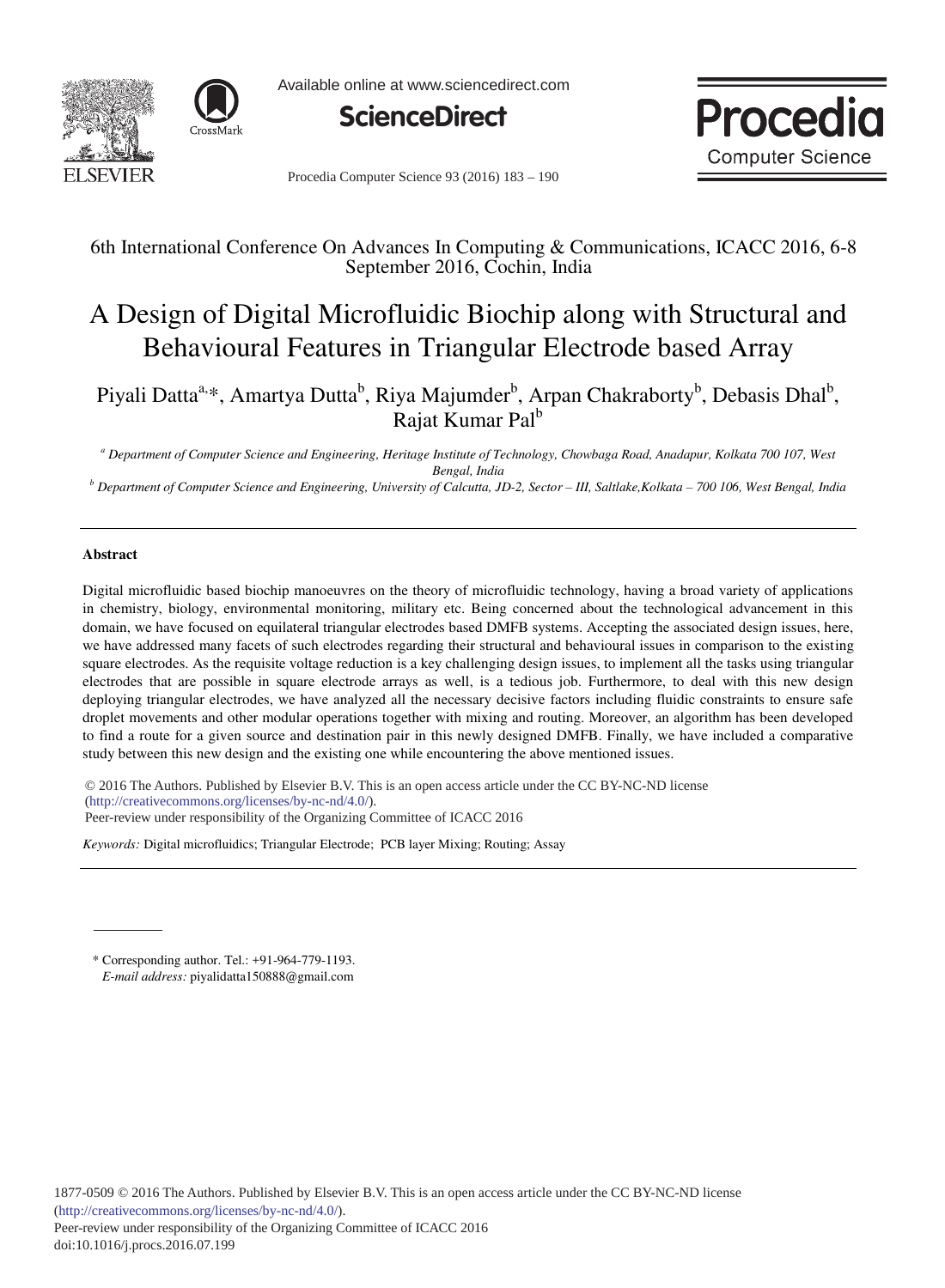#### **1. Introduction**

Digital Micro-Fluidic Biochips possess the ability to execute a wide-range of biochemical laboratory protocols on a 2D array of electrodes, and hence, addressed as a 'lab-on-a-chip'<sup>1</sup>. DMFB controls nano-liter or micro-liter volume of biological samples and reagents under the EWOD principle<sup>2,3</sup>. The modular operations that are executed on a DMFB in order to accomplish an assay as a whole are dispensing of droplets, routing of sample and reagent droplets towards allied modules for mixing, and then the detection of some intended parameter(s) in the mixed droplet<sup>2,3,4</sup>. Though in the existing works we are mostly accustomed with square shaped electrodes to embrace a droplet, electrode plates with other shapes are also possible<sup>5,6</sup>. For an example, regular hexagonal electrodes have the capability to hold a droplet as well as to incorporate proper movement of the droplet<sup>5</sup>. Another such design is possible through electrodes that are equilateral triangular in shape<sup>6</sup>. As triangular electrodes are concerned, in this paper, we have discussed how the fundamental operations, i.e., mixing, routing etc. and other design issues may lead to a betterment with this geometrical change. In this regard, we have also mentioned various factors associated with this design like the size<sup>6</sup>, fluidic constraints<sup>6</sup>, pin constraints, and wiring of the electrodes to carry on all the modular operations safely on the newly proposed triangular electrode based biochip or simply *TEDMB*.

#### **Nomenclature**

| $\mathcal{Y}$ | the side of a <i>TEDMB</i> electrode |
|---------------|--------------------------------------|
| a             | the side of a square electrode       |

#### **2. Preliminaries**

# *2.1. Relative Study comprising both Square and Equilateral Triangular Electrodes*

To avoid contamination<sup>7</sup> during routing, a safe distance between any two droplets has to be maintained raising the requirement of some constraints. There are two types of fluidic constraints<sup>2</sup>, static fluidic constraints and dynamic fluidic constraints.

Static Fluidic Constraints in traditional DMFB<sup>2,3</sup>:

If there are two droplets  $D_i$  and  $D_j$  at time *t*, on a square electrode array, avoidance of inadvertent mixing can be performed maintaining at least one electrode gap between them, i.e.,  $|X_i(t) - X_i(t)| \ge 2$  and  $|Y_i(t) - Y_i(t)| \ge 2$ . While moving to the next cell, they shift to new positions at time instant  $(t+1)$ . Thus, at time  $(t+1)$ , the gap between the new locations must also be at least two, i.e.,  $|X_i(t+1) - X_i(t+1)| \geq 2$  and  $|Y_i(t+1) - Y_i(t+1)| \geq 2$ .

x *Dynamic Fluidic Constraints in traditional DMFB*2,3*:* 

 $|X_i(t+1) - X_i(t)| \ge 2$  and  $|Y_i(t+1) - Y_i(t)| \ge 2$ , i.e., the new location of D<sub>i</sub> cannot be adjacent to the location (unchanged) of D*j*.

In this context, *TEDMB* also offers a number of fluidic constraints to perform the operations without fluidic hazards<sup>4</sup>.

• *Horizontal Static and Dynamic Fluidic Constraints in TEDMB<sup>6</sup>:* 

This is same as that of traditional DMFB, i.e.,  $|X_i(t) - X_i(t)| \geq 2$  and  $|X_i(t + 1) - X_i(t + 1)| \geq 2$  for static fluidic constraints whereas  $|X_i(t+1) - X_i(t)| \geq 2$  and  $|X_i(t) - X_i(t+1)| \geq 2$  are the dynamic fluidic constraints.

• Vertical Static and Dynamic Fluidic Constraints TEDMB<sup>6</sup>:

In a *TEDMB* array the triangular electrodes may be classified into two types. If the movement of droplet to the upward direction is restricted, the electrode is classified as *Type 1* electrode. On the flip side, restriction of the movement to the downward direction, categorize the *Type 2* electrodes; as shown in Fig. 1(a). Considering this assumptions, the vertical fluidic constraint is:  $|Y_i(t) - Y_i(t)| \geq 2$  and  $|Y_i(t+1) - Y_i(t+1)| \geq 2$ .  $|Y_i(t) - Y_i(t+1)| \geq 2$  and  $|Y_i(t+1) - Y_i(t)| \geq 2$ , i.e., the new location of D<sub>i</sub> cannot be adjacent to the old location of D<sub>i</sub>.

#### *2.2. Size of the Electrodes*

In [6] authors proposed *TEDMB* design keeping the portion of the droplet outside a square electrode is same for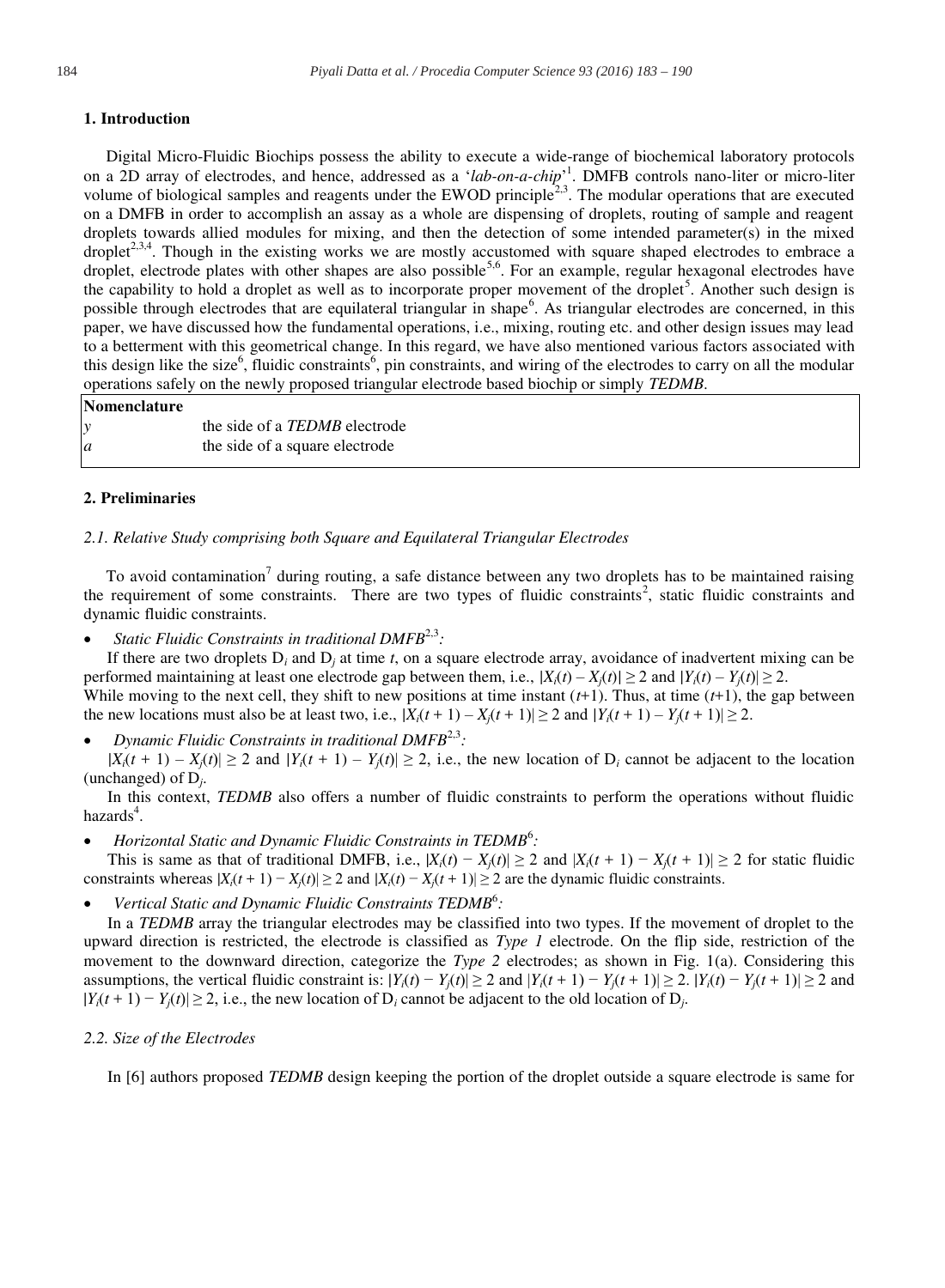the *TEDMB* electrode to ensure requisite overlapping to the directly neighbours to guarantee a sufficient surface tension gradient for movement. A comprehensive calculation:  $y = 1.73a = \sqrt{3}a$ , where 'y' is the side of a TEDMB electrode and '*a*' is the side of a square electrode make us to conclude that  $y > a$ . Moreover, the junction of four square electrodes (2  $\times$  2 array) forms a square of side  $a/2$ . Thus, the length of the principal diagonal of a square formed by four adjacent square electrodes becomes  $a/2\sqrt{2}$ , whereas the junction of six equilateral triangular electrodes forms a regular hexagon of side  $a/2$  (see Fig. 1(b)), and hence, the length of the principal diagonal =  $\{2 \times$ (length of a side of the regular hexagon)} =  $2 \times (a/2) = a^4$ .



Fig. 1. (a) Two types of electrode with droplet movement directions; (b) Top view of a droplet on an equilateral triangular electrode. Here sawteeth of adjacent electrodes are arranged closer but not short circuited.

## *2.3. Pin Constrained Chip Design in DMFB*

As the movement of a droplet is only possible by controlling its surface tension gradient<sup>2</sup>, control pins are used to apply the external voltage. An efficient design should consume less voltage that introduces pin count reduction to be a problem of utmost importance<sup>8</sup>. Several pin designs have been proposed among whom array based partitioning<sup>9</sup>, broadcasting<sup>10</sup>, electrode cross referencing<sup>11</sup> are popular. The minimum number of pins required for a single droplet movement throughout all the electrodes on a 2D array, without droplet interference<sup>2</sup>, is denoted by  $k$ , which is the number of independent control pins necessary. It could also be visualized as a graph colouring problem, where the value of *k* is  $5^{12}$  (see Fig. 2(a)). Thus, in general the value of *k* is never less than 5. Using *Connect-5* algorithm<sup>3,9</sup> a PCB (Printed Circuit Board) of three layers could be devised, where each layer may contain at most two non-overlapping wire layout connecting the sets of two pins individually<sup>3</sup>, differentiated by numbers (see Fig.  $2(b)$ ).



Fig. 2. (a) Pin number 2 is a droplet holder that has four direct neighbour pins 1, 3, 4, and 5; (b) A  $5 \times 5$  array is covered by five pins using *Connect-5* structure and its wire representation for pins 1 and 2 only (in a layer); (c) A *TEDMB* cell holding droplet at position 1 and its three direct neighbours of positions 2, 3, 4; (d) A *TEDMB* array partition using four control pins.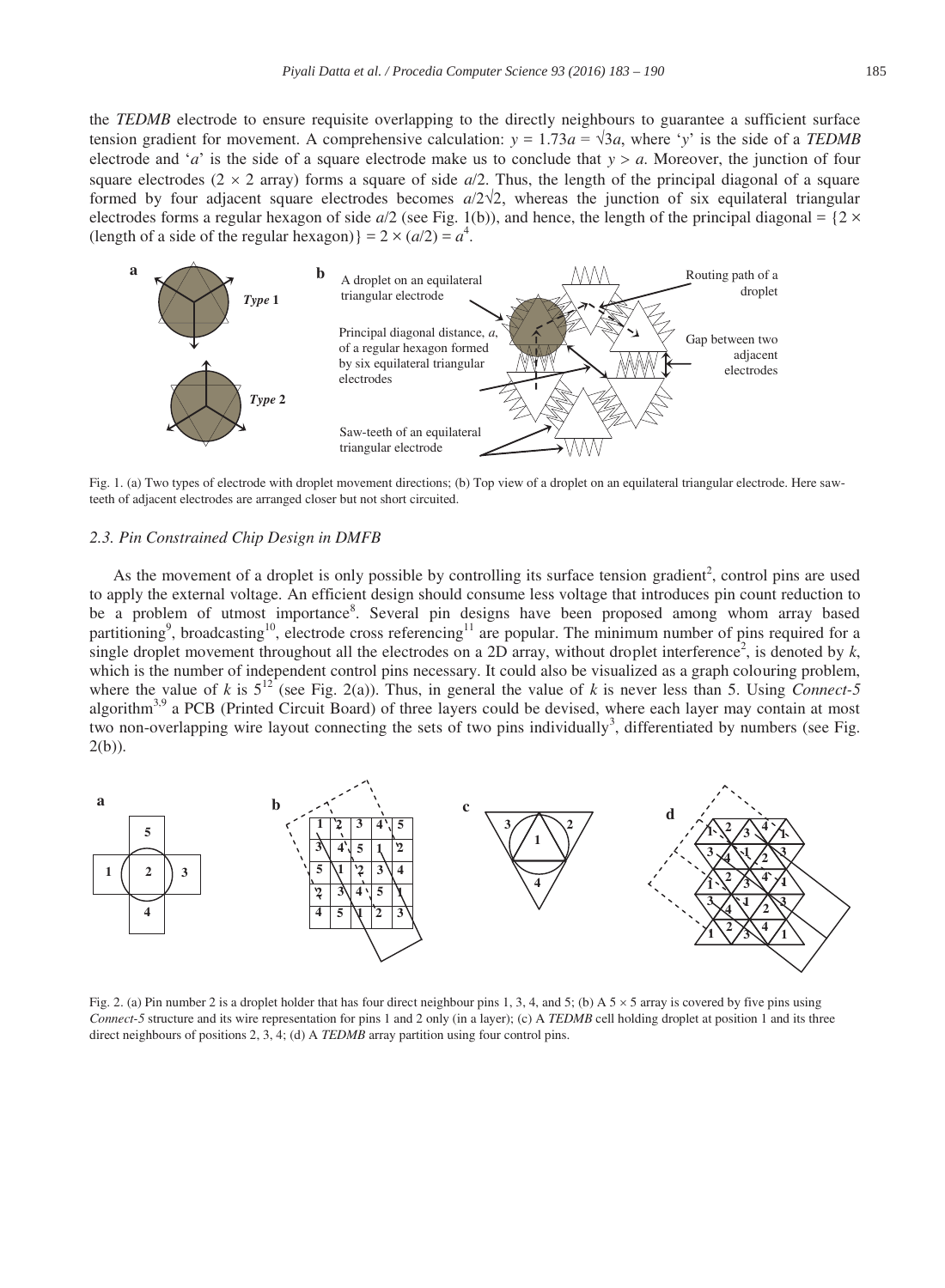## **3. Contribution**

The main contribution of this paper is a new model of a DMF biochip system with equilateral triangular electrode array having privileges over processing time of assay operations like mixing and routing. Moreover, other design issues have been considered with their associated complexities as well as the improvements while we shift our focus to the newly proposed triangular electrode based biochip or simply *TEDMB*. Now, the main contributions in this paper are as follows.

A pin constrained design for *TEDMB* that requires lesser number of control pins to drive individual electrodes satisfying all the fluidic constraints than that of the earlier square electrodes array<sup>3</sup>. Thus the design becomes efficient for low power consumption as a whole.

A quantitative study of processing elements, i.e., mixers or diluters, has been done between traditional DMFB with square electrodes and newly designed *TEDMB* with equilateral triangular electrodes. We can conclude that the diffusion in an ongoing mixing (or dilution) process is evidently better in terms of percentage calculation of mixing, in *TEDMB*.

x A routing algorithm is presented here that finds a route between any pair of *TEDMB* cells. The algorithm has been evaluated experimentally as well. As the routing between 92.1% of the source-destination pairs among the chip demand same number of unit movements with respect to traditional DMFB, a better mixing in *TEDMB* ensures enhancement in assay completion time as a whole.

## *3.1. Pin Constrained Chip Design in TEDMB:*

## x *Design issues*

Each electrode is essentially activated and deactivated ensuring safe movement of a droplet. Now for a *TEDMB* array having  $N^2$  electrodes, controlling each of them requires  $N^2$  pins in a brute force method that gives rise to required cost of  $O(N^2)$ . To reduce the effective cost pin count must be within a reasonable amount such that the design suits well in a practical scenario and this lead to develop a design where a control pin is shared among a group of electrodes<sup>2,9,10,11</sup>. In this context, sharing of control pins may result in droplet interference that is caused by the inadvertent activation of electrodes at any time instant. Our proposed *CTNT-4* algorithm identifies that only four pins are sufficient to hold a droplet 'safely' and thereby requiring only four control pins to construct a partition.

#### x *Minimum Number of Pins Satisfying Electrode Constraints:*

In a 2D microfluidic array, the problem of finding a minimum number of independent control pins requisite to have a full control of a single droplet without interference, can be reduced to the well-known graph colouring problem. The problem of finding chromatic number of a graph is an  $NP$ -complete problem<sup>12</sup>. Moreover, pins at those three neighbours must be mutually different in order to maintain safe movement of a droplet. In general the dual of a 2D *TEDMB* array is a regular graph with degree three, hence cannot be coloured by less than four pins. Fig. 2(c) shows the layout of a *TEDMB* sub-array assigning the electrodes by four distinct control pins.

#### x *Pin Assignment Algorithm:*

We have already come across the pin assignment problem for a single electrode associated with its direct neighbours. Now, our objective is to extend this assignment for a chip of size  $m \times n$  as a whole. *CTNT-4* algorithm in Fig. 2(c) performs this with the concept to C*onnect Three Neighbouring Triangles by 4* pins. In *CTNT-4*, starting from the first row of a partition, pins are assigned in a cyclic order until the boundary is reached (line 4 through line 14). In the next row, the same order is maintained but two cells (in pin number) are shifted to the left or right (we choose to shift right here; line 16). This process is continued until all cells in the partition are assigned pin numbers (line 3 through line 17).

## x *Wiring Solution and Printed Circuit Board:*

A layout of a partition assigned with control pins using *CTNT-4* has been depicted in Fig. 3(a). A wiring solution essentially connects the electrodes having same pin with electrical wires lying on a printed circuit board (PCB). An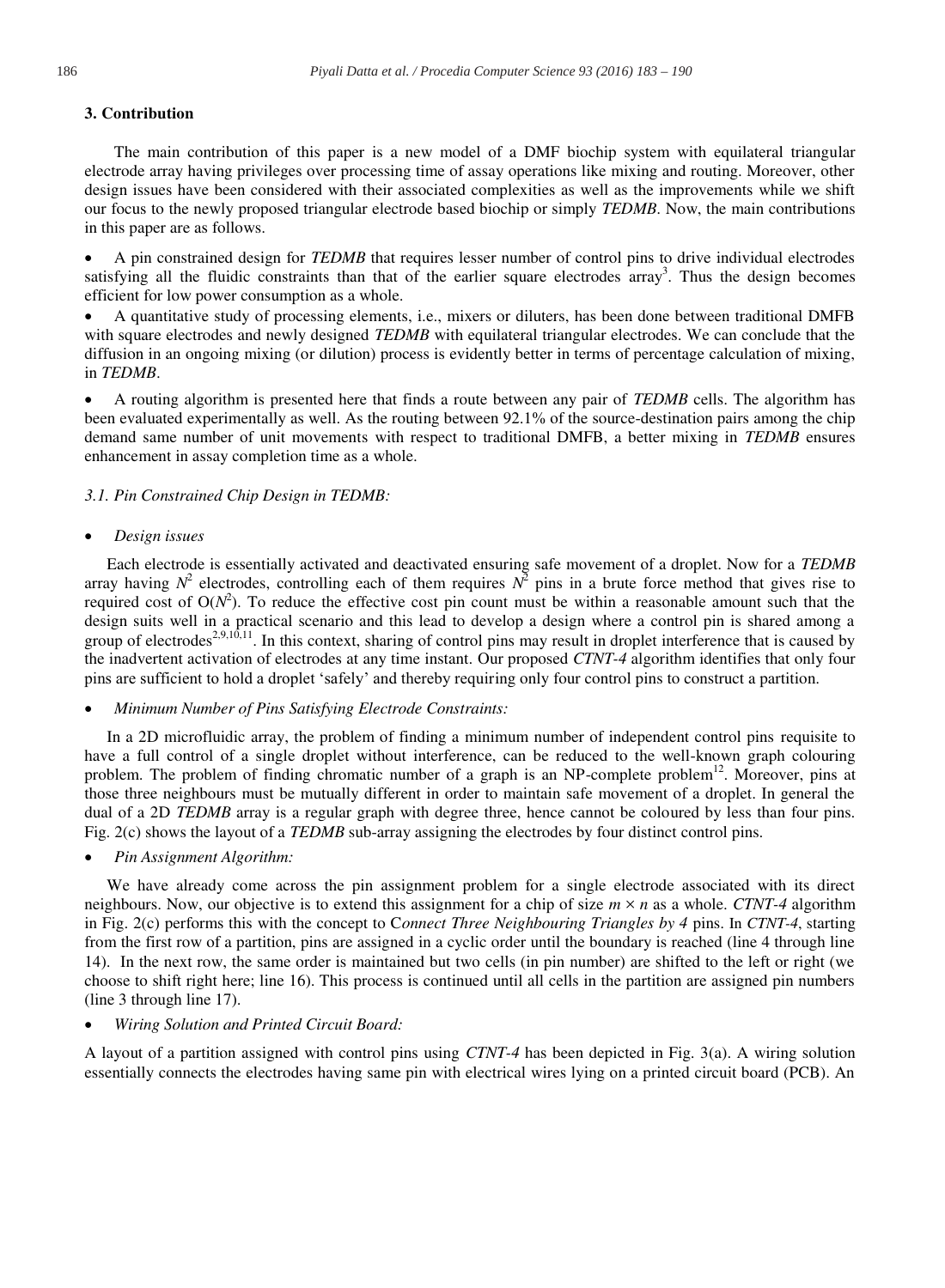

Fig. 3. (a) Algorithm *CTNT-4* for pin assignment in *TEDMB* array; (b) Movement of a droplet in  $1 \times 3$  mixer (oscillation),  $2 \times 3$  mixer (circular) and a 2  $\times$  5 mixer (zigzag) of square electrodes; (c) Movement of a droplet in 1  $\times$  3 mixer (oscillation), 2  $\times$  3 mixer (circular) and a 2  $\times$  5 mixer (zigzag) of triangular electrodes.

#### *3.2. TEDMB Processing Elements:*

The mixing process dominates any operation performed in a biochip over time as it needs a huge number of iteration (say  $1000$  cycles) towards its completion<sup>13</sup>. The cells for a possible assignment of a mixer are chosen from a dedicated mixer library as a form of a  $p \times q$  sub-array. Now, we have two stuffs at hand: either we have to find a 'good' scheduling algorithm taking the mixer type as rectangular/non-rectangular or perform some modifications in the technology behind that can possibly find a better mixer that takes less amount of time to accomplish given operation<sup>4</sup>.

Fig. 3(b) shows the processing elements of a DMF biochip with square electrodes. The authors of [14] have compared intelligently the mixing operation in terms of phase changes during consecutive movements through a mixing module. We will redefine the thought and design various mixers in *TEDMB* that certainly reduce completion time of a given assay operation. Depending on the phase changes three types of movements are familiar in general, namely, forward movement  $(M_f)$  for phase change of 0°, orthogonal movement  $(M_o)$  due to phase change of 90°, and backward movement  $(M_b)$  while the phase change is of 180 $^{\circ}$ . Taking the cell to cell droplet velocity as 20 cm/s<sup>3</sup>, we can calculate the percentage of mixing in a given type of mixer. As the active mixing is proportional to the rate of diffusion<sup>2,3</sup> we can formally state the followings:  $M_b < M_o < M_f$  in terms of contribution towards the completion of mixing. From this conclusion, we draw the relation between the rate of diffusion  $(D)$  and the phase change  $(\phi)$  of movement, i.e.,  $D \propto \frac{1}{\phi}$  that eventually explains that a 'good' mixer should avoid  $M_b$  movements<sup>13</sup>. Fig. 3(c), show some possible mixers in *TEDMB*, where we observe that a *TEDMB* mixer can effectively avoid  $M<sub>b</sub>$  as well as  $M<sub>o</sub>$  by introducing  $60^{\circ}$  phase change ( $M_a$ ) throughout a mixing cycle, leading an enhancement to the diffusion rate (*D*) and the percentage mixing as well<sup>14</sup>. As a mixing process consists of typically more than 1000 such mixing cycles<sup>13</sup>, the fractional improvement in each cycle contributes reasonably in overall mixing time.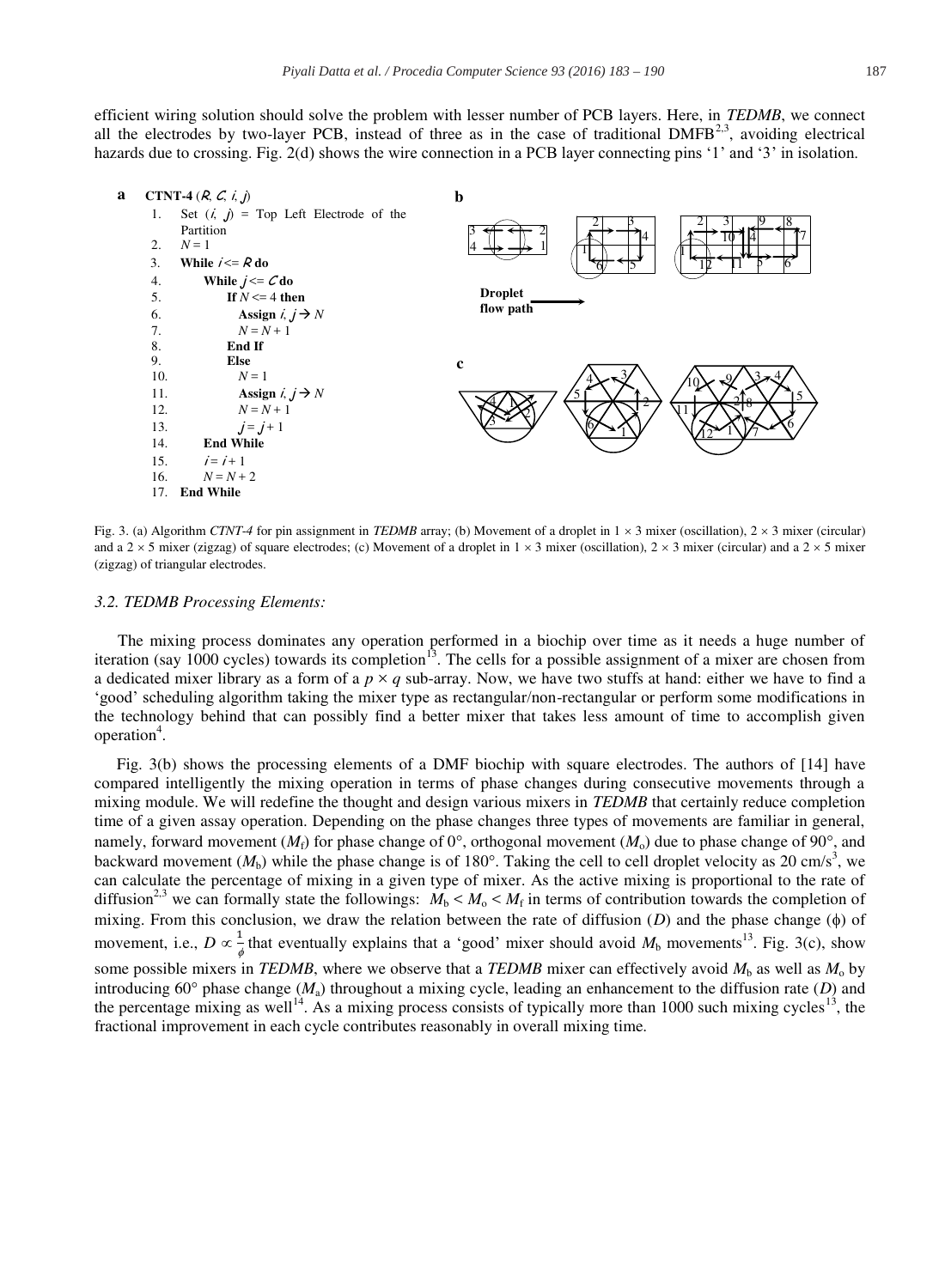#### *3.3. TEDMB Routing:*

To maintain the timing constraints<sup>2,3</sup>, an efficient droplet routing in a microfluidic array has to be developed that fundamentally finds a low cost path between any two cells or any two modules and thus, it is an utmost important design issue. Fig. 4 shows *TZ\_Routing* algorithm in *TEDMB* array for finding out a minimal cost route between any source-destination pair. It outputs the number of unit movement requisite for moving a droplet between a sourcedestination pair  $(5, 0)$  that is provided as an input to the algorithm. Considering the relative position of the destination with the source,  $\hat{D}$  may be on the same row, same column, on the diagonal to  $\hat{S}$ , or any other position. The algorithm starts from this decision making process. If both  $S$  and  $D$  belong to the same row, only row movement is performed to reach the destination (line 5) while routing of the droplet is to be done through a column if they share same column. Due to the assumption of different types of triangular electrodes (type1 and type2) in the array, column movements are not identical for all types of  $S$ ,  $D$  pairs.

For an example, in case of type1 electrode<sup>6</sup>, as the upward movement is restricted, the upward column movement starts by shifting one electrode row-wise that is essentially a type2 electrode<sup>6</sup>. Starting from type1 electrode at  $(i, j)$ , if it moves to the type2 cell at  $(i, j + 1)$ , it is shifted to  $(i + 1, j + 1)$ . Now, this is eventually a type1 electrode and then the droplet moves to  $(i + 1, j)$ , where the effective column movement is one from  $(i, j)$ . Thus, a droplet upward movement from a type1 electrode is not identical with a droplet downward movement. Hence, the requisite time depends on the type of the  $S$ ,  $D$  pair as well as the direction of the movement. Table 1 shows the variations of required number of unit movement in different cases where *n* denotes the difference between the source and destination row values.

| TZ_Routing( $S, D$ )                                    | Table 1. The number of unit movements between a cell pair |                                                                                   |                  |                                                                                                  |  |
|---------------------------------------------------------|-----------------------------------------------------------|-----------------------------------------------------------------------------------|------------------|--------------------------------------------------------------------------------------------------|--|
| 1. Set Source $\mathcal{S}_{\text{at}}(m, n)$           | Source type                                               | <b>Destination type</b>                                                           | <b>Direction</b> | Number of unit movement                                                                          |  |
| 2. Set Destination $D$ at $(p, q)$                      | T1(T2)                                                    | T1(T2)                                                                            | Up (Down)        | $2\times n$                                                                                      |  |
| 3. $C=0$                                                | T1(T2)                                                    | T2(T1)                                                                            | Up (Down)        | $2\times n+1$                                                                                    |  |
| 4. If $m = p$ then                                      | T2(T1)                                                    | T1(T2)                                                                            | Up (Down)        | $2\times n-1$                                                                                    |  |
| Perform_RowMove $(5, D)$<br>5.                          | T2(T1)                                                    | T2(T1)                                                                            | Up (Down)        | $2\times n$                                                                                      |  |
| $C = C +$ Time RowMove(S, D)<br>6.                      |                                                           |                                                                                   |                  |                                                                                                  |  |
| 7. End If                                               |                                                           |                                                                                   |                  | Table 2. The positions of different diagonal cells with respect to a type-1 and type-2 electrode |  |
| Else If $n = q$ then<br>8.                              |                                                           |                                                                                   |                  |                                                                                                  |  |
| 9.<br>Perform ColumnMove( $S$ , $D$ )                   |                                                           | Type-1                                                                            |                  | Type-2                                                                                           |  |
| $C = C +$ Time ColumnMove( <i>S</i> , <i>D</i> )<br>10. | B R D                                                     | $(i+1, j)$ , $(i+1, j+1)$ , $(i+2, j+1)$ , $(i+2, j+2)$                           |                  | $(i, j+1), (i+1, j+1), (i+1, j+2), (i+2, j+2),$                                                  |  |
| 11. End If                                              |                                                           | $(i+2)$ , $(i+3, i+2)$ ,                                                          |                  | $(i+2, i+3), \ldots$                                                                             |  |
| 12. Else                                                | $U_L_D$                                                   | $(i, j-1), (i-1, j-1), (i-1, j-2), (i-2, j)$                                      |                  | $(i-1, j), (i-1, j-1), (i-2, j-1), (i-2, j-2),$                                                  |  |
| 13.<br>Perform_Z_Routing( $S$ , $D$ )                   |                                                           | $(i-2), (i-2, i-3), \ldots$                                                       |                  | $(i-3, i-2), \ldots$                                                                             |  |
| $C = C + Time\_Z_R$ Routing( $S, D$ )<br>14.            | $B_L_D$                                                   |                                                                                   |                  | $(i, j-1), (i+1, j-1), (i+1, j-2), (i+2, j-2),$                                                  |  |
| 15. Return $C$                                          |                                                           | $(i+1, j)$ , $(i+1, j-1)$ , $(i+2, j-1)$ , $(i+2, j)$<br>$(i+2)$ , $(i+3, i-2)$ , |                  | $(i+2, i-3), \ldots$                                                                             |  |
| Fig. 4. Algorithm T7. Routing to discover               | URD                                                       | $(i, i+1), (i-1, i+1), (i-1, i+2), (i-2,$                                         |                  | $(i, j+1), (i-1, j+1), (i-1, j+2), (i-2, j)$                                                     |  |

Fig. 4. Algorithm *TZ\_ Routing* to discover route between any two cells

In the algorithm *TZ\_Routing*, we perform *Z\_Routing* (line 13) that finds a path from source to destination while the row or column numbers are different. Algorithm *Z\_Routing* has been shown in Fig. 5(a). Now, we categorize the the cells other than the row electrodes and column electrodes, into two specific types: diagonal electrodes and zonal electrodes. To define a diagonal electrode with respect to a given source, we depict the cases in Table 2. However, rest of the cells are zonal electrodes, leading to a subdivision of eight zones depending on their relative positions as shown in Fig. 5(b). As an illustration, if an electrode is in zone one (i.e.,  $Z_1$ ) with coordinate  $(x,y)$ ,  $Z_1$  Routing computes the path along the diagonal from the source to  $(x, k)$  and then from  $(x, k)$  to  $(x, y)$ , where  $k$  denotes the column number that results from intersection between the diagonal and the destination row. Thus, to reach any destination cell other than a row or a column electrode with respect to a given source, *Z\_Routing* moves the droplet through the diagonal up to the row (column) of the destination electrode as it takes minimum number of unit movements, and then the droplet traverse along that row (column) until the destination is reached. Line 8 to 13 of

 $(i+2)$ ,  $(i-2, i+3)$ , ...

 $(i+2)$ ,  $(i-2, j+3)$ , ...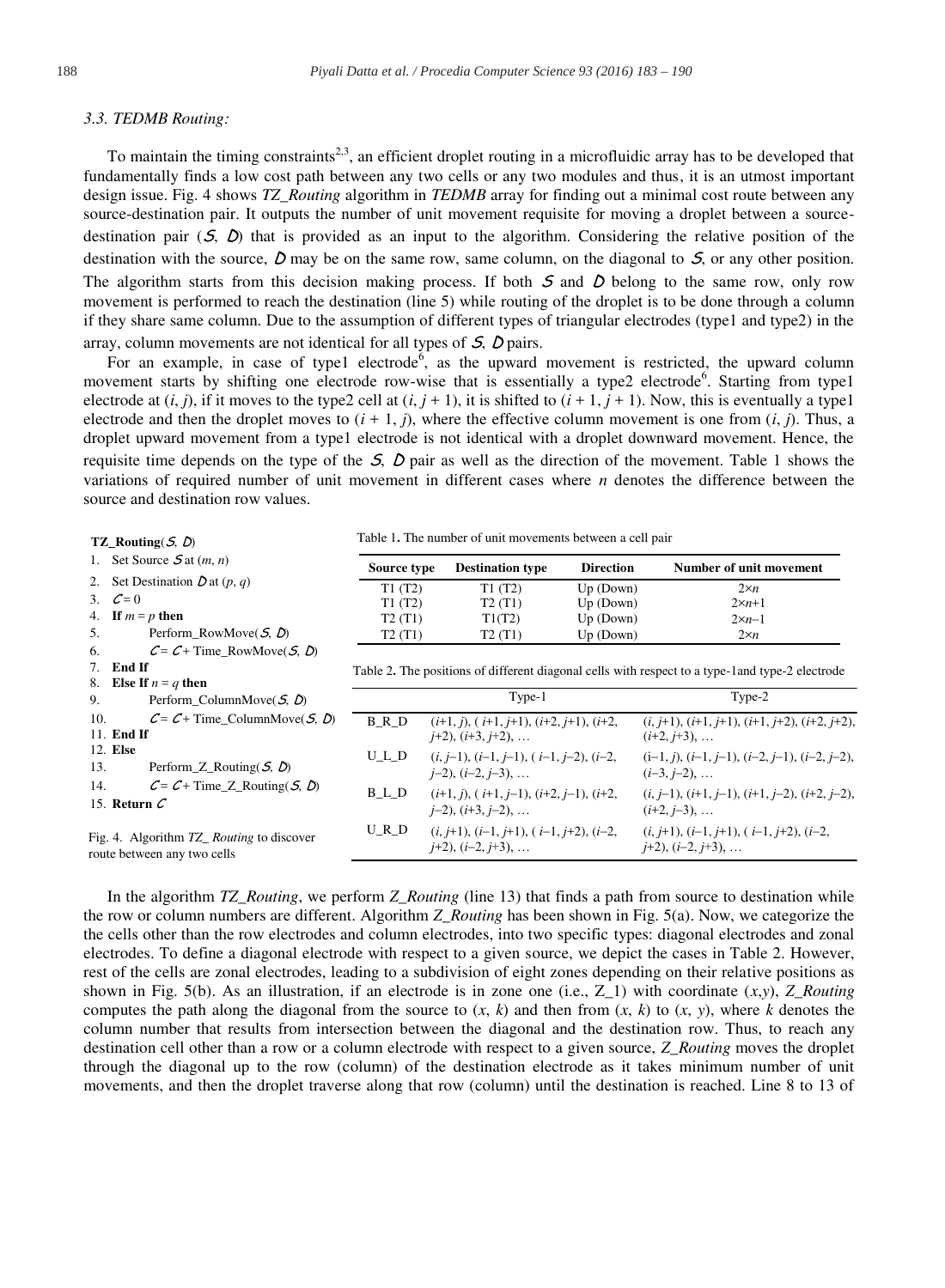*Z\_Routing*, perform this by always measuring the time taken by diagonal and row moves (i.e., Δ<sub>1</sub>) or diagonal and column moves (i.e.,  $\Delta_2$ ) separately and taking the minimum of those.



Fig. 5. (a) Algorithm *Z\_Routing* to find route from source to a cell which shares neither same column nor same row with the source; (b) Subdivision of zones in a *TEDMB* array.

#### **4. Experimental Results**

Table 3. Comparison table for DMFB and *TEDMB*

| <b>Features</b>                        | <b>Traditional DMFB</b>                | <b>TEDMB</b>                         |  |
|----------------------------------------|----------------------------------------|--------------------------------------|--|
| Droplet radius                         | R                                      | R                                    |  |
| Side of an electrode                   | A                                      | $\sqrt{3}a$                          |  |
| Gap between two electrodes             | a/2                                    | a/2                                  |  |
| Portion of a droplet outside electrode | 0.207a                                 | 0.207a                               |  |
| Junction of the four electrodes        | a square with diagonal $a/\sqrt{2}$    | hexagon with principle diagonal $a$  |  |
| Droplet movement                       | Along four directions                  | Along three directions               |  |
| Minimum pin requirement                | 5                                      | 4                                    |  |
| # PCB layers                           | 3; thus, high hazardous (electrically) | 2; thus, electrically less hazardous |  |
| Mixer zone                             | Square or rectangle                    | Hexagon                              |  |

Here, we point out some of the major structural and behavioural features of *TEDMB* and compare it to traditional DMFB in Table 3. Moreover, in traditional DMFB only Manhattan path is followed for a route, whereas for *TEDMB* in *TZ\_Routing*, the routing path does not necessarily pursue a Manhattan path. An experimental study implying these is shown in Table 4 and Fig 6. It is evident that the route cost for *TZ\_Routing* for most of the source destination pairs is either same or less than that of the square electrode. At this moment we can straightforwardly proclaim that if *T*(*A*) denotes the assay completion time in the associated design, then the followings hold true:  $T(A_{\text{TEDMB}}) = T(Routing_{\text{TEDMB}}) + T(Mixing_{\text{TEDMB}})$   $T(A_{\text{DMFB}}) = T(Routing_{\text{DMFB}}) + T(Mixing_{\text{DMFB}})$ 

As mixing dominates the routing with respect to time, and *TEDMB* offers an enhanced mixing operation using a series of phase changes (stating  $T(Mixing_{\text{TFDMF}}) \leq T(Mixing_{\text{DMFR}})$ ), placing consecutive modules at suitable positions